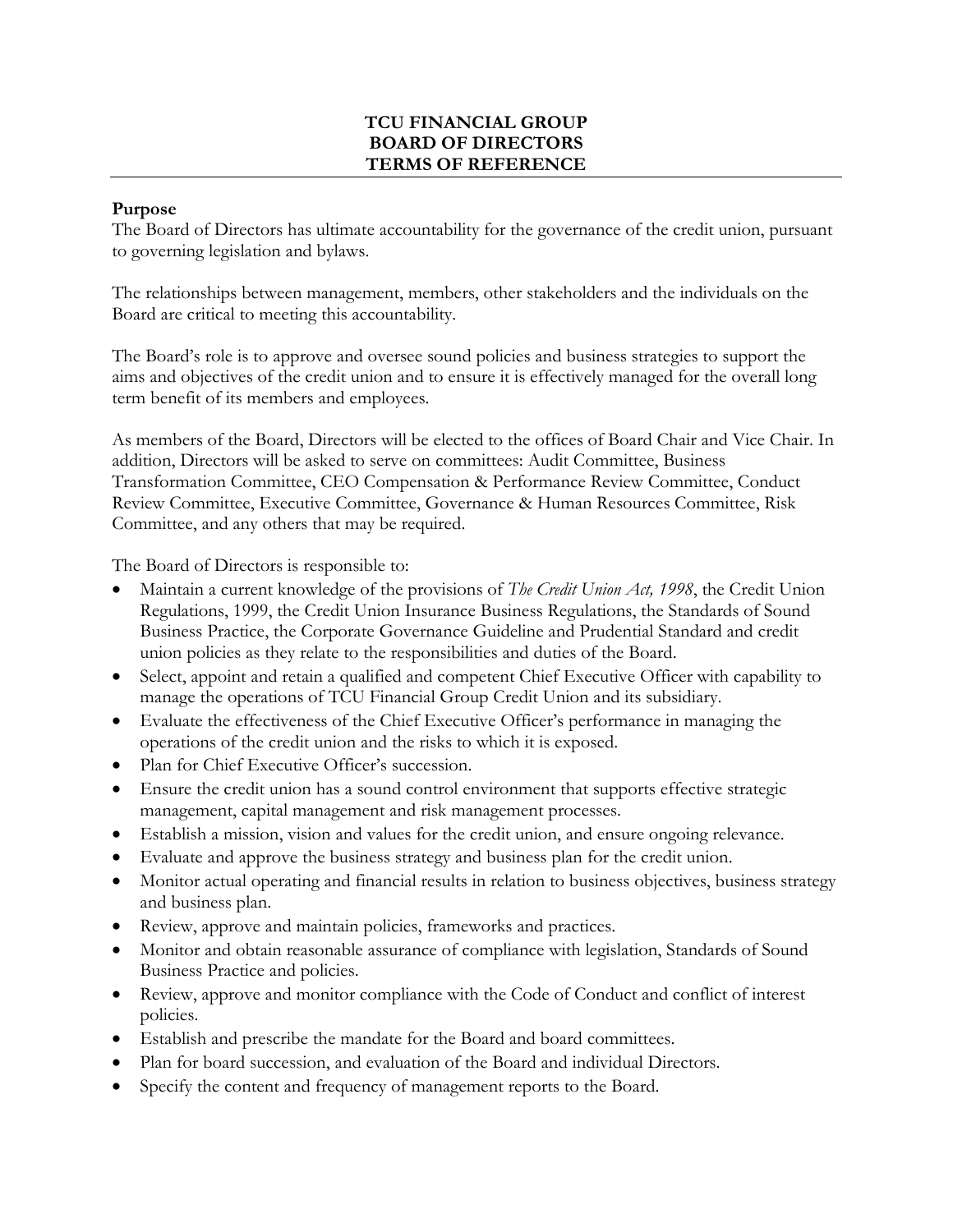- Establish the mandate and approve the plan for the independent audit function.
- Seek from the independent audit function validation of management's assertions, as well as assurance that processes, policies, procedures and controls are being adhered to.
- Maintain an objective relationship with regulators and auditors that includes review and, to the extent possible, implementation of recommendations.
- Obtain, on a regular basis, reasonable assurance that the credit union is "in control", which refers to the ability to demonstrate operations are subject to effective corporate governance, managed in accordance with appropriate, prudent and effective strategic management, capital management and risk management processes and supported by a sound control environment.
- Monitor member and community relations.
- Consider reports from senior management, as required, on material developments in the credit union's relationship with its regulator. The Board shall meet with the credit union's regulator, Credit Union Deposit Guarantee Corporation, as required.
- If the Board is informed of a complaint directly by a member, the onus is on them to pass any information, via the CEO, to effectively deal with the complaint process. The Board should be kept informed of any legal & regulatory complaints; this is typically done in-camera.
- TCU has a dedicated spot on our website for members to "Contact the Board". The Governance Specialist will follow the necessary steps & inform the Board as required. The Board does not participate in the day-to-day operations of TCU and most often is not normally in the best position to respond to these matters. At any time the Board can request to see the log of correspondence.
- Review reporting from the Corporate Social Responsibility (CSR) Committee on a regular, at least annual, basis.
- Review and approve the Business Continuity Plan on an annual basis.
- Review and approve the Strategic Planning Policy.
- Review and approve the Strategic Planning Framework.

It is appropriate that Directors clearly understand what is expected of them. The Standards of Sound Business Practice indicate that a Director is responsible to:

- Act honestly and in good faith with a view to the best interests of the credit union.
- Exercise the care, diligence and skill a reasonably prudent person would exercise in comparable circumstances.
- Comply and cause the credit union to comply with legislation pertaining to credit unions, orders of the Registrar, orders of the Corporation, the Standards of Sound Business Practice, financial and business practice directives and the credit union's articles and bylaws.

The Director as an individual is responsible for:

• Devoting the necessary time to the important role entrusted to them. All Directors should consider the number and nature of the directorships and calls on their time from other commitments.

Individual board members are expected to adhere to the concept of "in control", which refers to the ability to demonstrate operations are subject to effective corporate governance, managed in accordance with appropriate, prudent, and effective strategic management, capital management and risk management processes and supported by a sound control environment.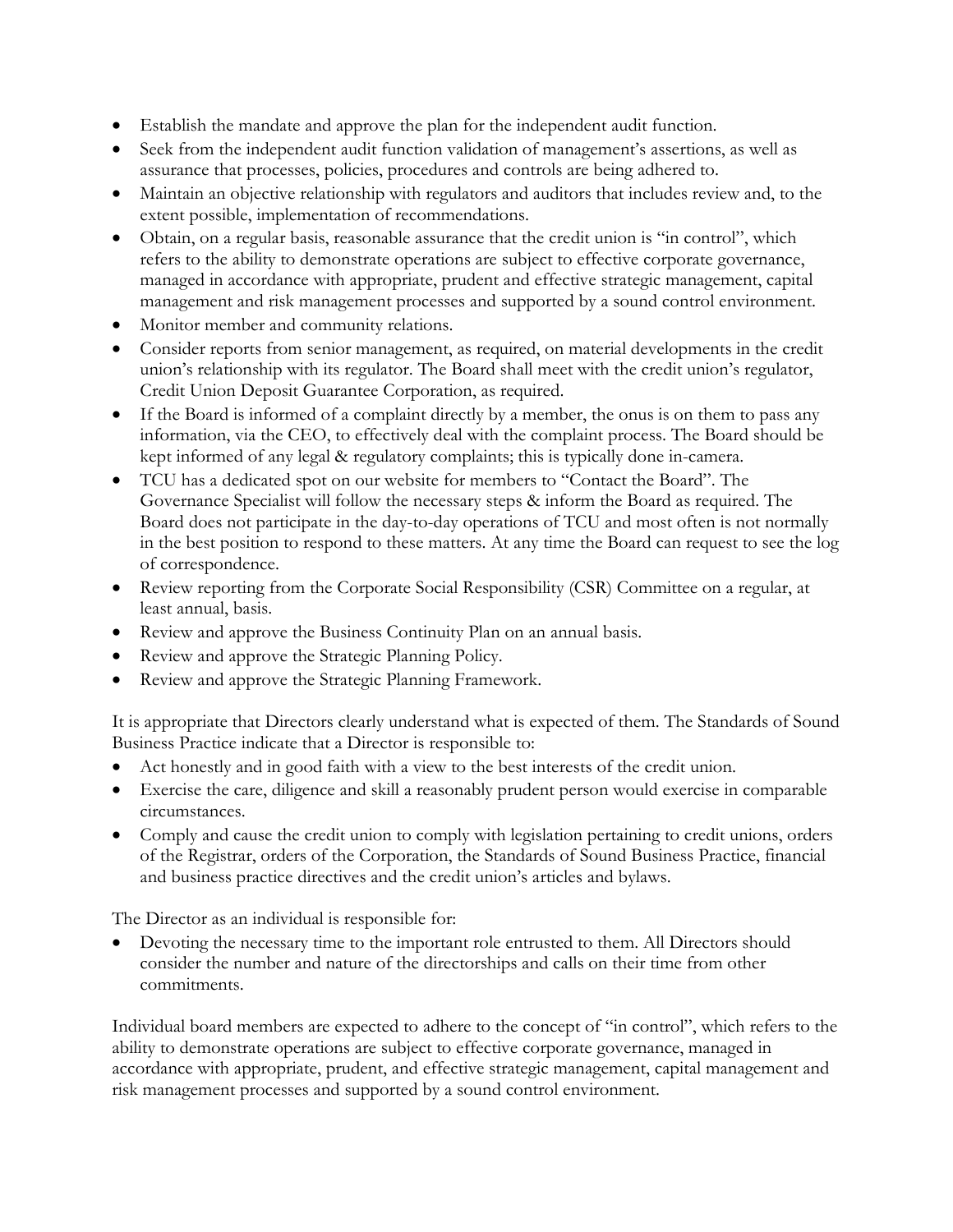## **Composition**

The Board of Directors is comprised of ten members of the credit union elected by the membership. A Chair and Vice Chair will be elected by the Board. The Chief Executive Officer shall attend meetings and act as secretary. The Governance Specialist will attend as required.

# **Quorum**

A quorum requires the attendance at meetings of a majority of the Board.

## **Board of Directors Work Plan**

The credit union has adopted the Board of Directors Work Plan as attached to these Terms of Reference.

#### **Authority of the Board of Directors**

The Directors of the credit union constitute its governing and managing body with authority to exercise all the powers of the credit union, except where their powers are expressly restricted by statutes or bylaws.

The Board shall appoint the CEO to manage the business of the credit union within the policy and strategy framework approved by the Board.

The functions of the Board of Directors can only be performed by the Board as a whole and cannot be assumed by any one individual Director.

Authority to review issues and recommend action to the Board can be specifically delegated by the Board to Committees or by assignment of duties to individuals.

No individual member of the Board has the power to direct or engage in any Management function.

Matters of concern to individual Directors will be brought forward for consideration of the Board for appropriate action.

## **Meetings**

The Board of Directors meets on a regular schedule that it develops and at the call of the Chair. Directors will be provided with a minimum meeting notice of seven days for in-person meetings, and not less than 24 hours for meetings using telephone, video, electronic or other communication facilities.

Remuneration for Board members will be in accordance with the remuneration policy of the credit union.

#### **Reporting**

The results of the deliberations, discussions and any actions will be recorded in the meeting minutes.

The Board will provide any reports required by legislation to the authorized authority.

*Established June 11, 2016 Reviewed May 6, 2017*